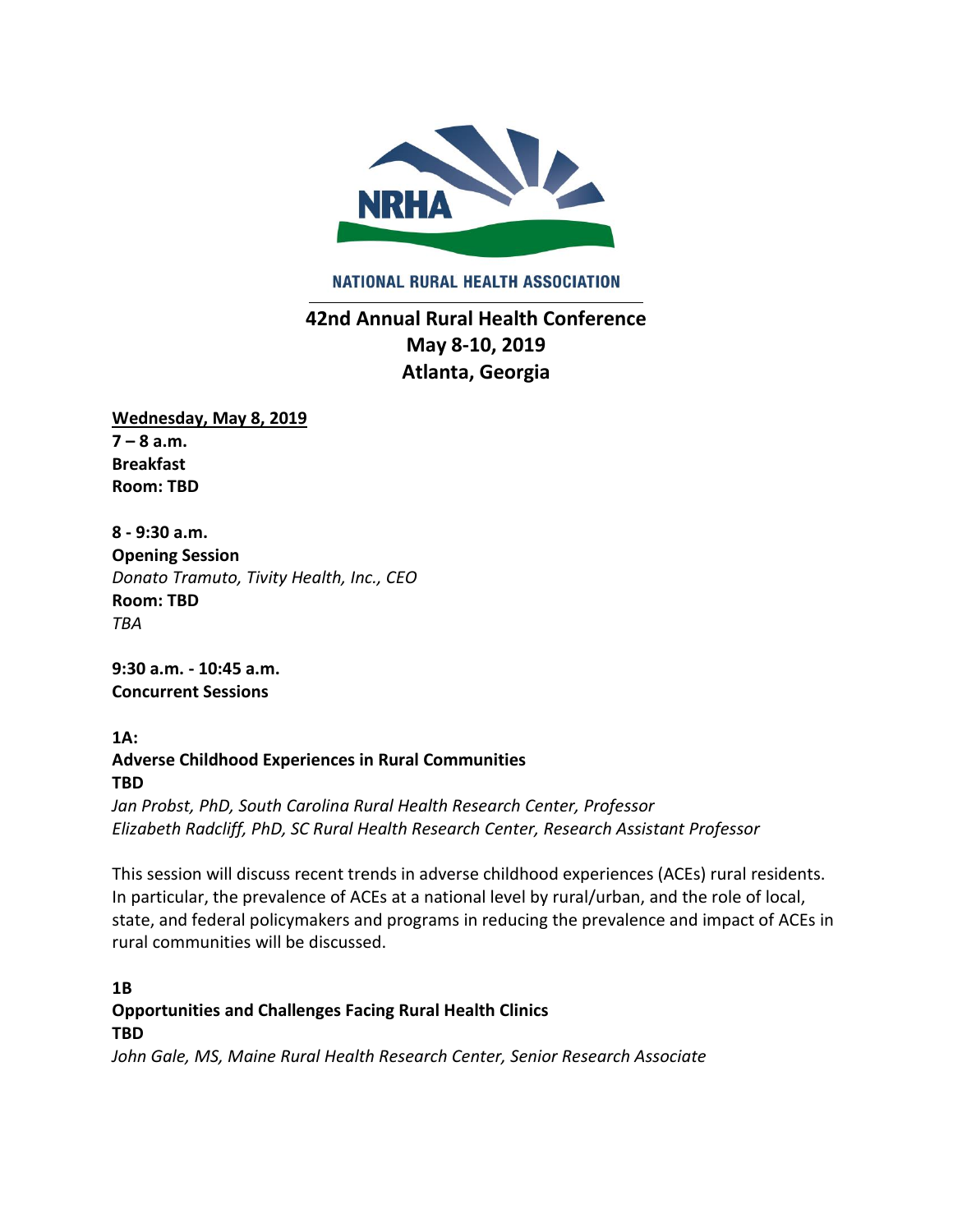The session presents a current look at Rural Health Clinics (RHCs) including their locations, safety net role, service mix, staffing patterns, operational and financial characteristics, and market context from a recently published RHC Chartbook. Using this context, we will explore opportunities and challenges to strengthening these important primary care providers.

#### **1C At the Table or on the Menu? TBD**

*Carlos Alcaraz, MPA, JBS International, Inc., Technical Expert Lead Elisha Figueroa, LMSW, CPS, JBS International, Inc., Technical Expert Lead Donald McDonald, MSW, JBS International, Inc., Technical Expert Lead* 

To triumph over the opioid epidemic requires ALL traditional and non-traditional partners to come to the table. Join us to explore strategies to increase the reach and sustainability of rural community coalitions by ensuring the right partners are at your table to contribute rather than be consumed by this crisis.

# **1D Healthy Food for Rural Families: A FQHC Story TBD**

*Susan Kunz, MPH, Mariposa Community Health Center, Chief of Program Development*

Mariposa Community Health Center will share how it collaborates across public and private sectors in its rural county to increase the availability and consumption of healthy food as a social determinant of health for its patients and other residents.

### **Resilient Rural Food Pantries: Leveraging Capabilities, Optimizing Resources**

*M. Margaret Barth, Appalachian State University, Professor and Chair Kyle Thompson, DCN, RDN, LDN, Appalachian State University, Assistant Professor of Nutrition*

This session describes the methods and pilot study results of the North Carolina Food Pantry Capability Mapping Study as a model for improving capabilities among food pantries serving rural populations. Approaches for utilizing GIS mapping to visualize resiliency assets and generate a Food Pantry Capability Index score will be described.

# **1E**

## **Rural targeted admissions to address the physician workforce gap TBD**

*David Evans, MD, Associate Professor, Rosenblatt Family Endowed Professor in Rural Health Andrew Jopson, PhD, UWSOM, Research Scientist*

*Davis Patterson, PhD, UWSOM, Research Assistant Professor, Director, Collaborative for Rural Primary care Research, Education, and Practice (Rural PREP)*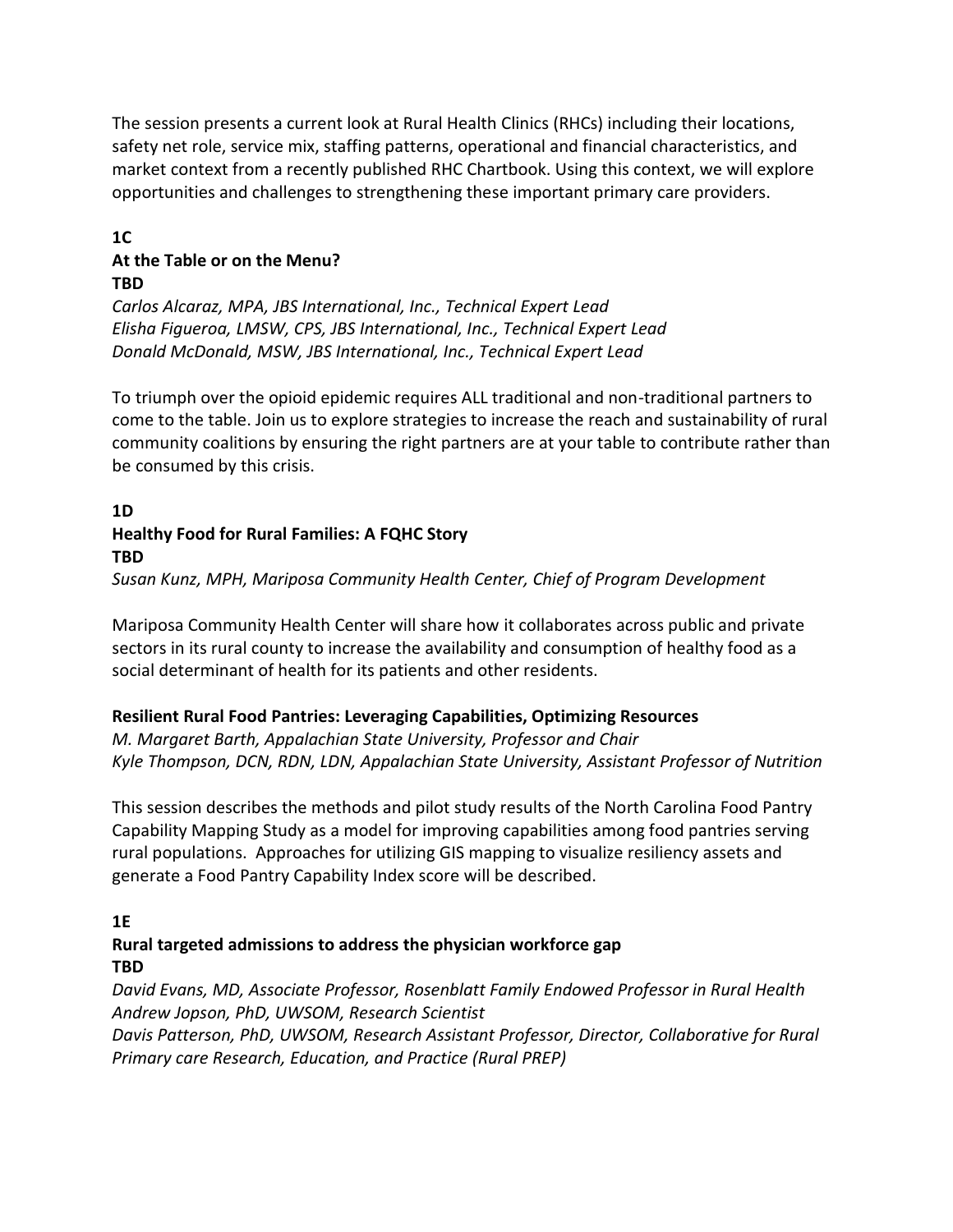Who is admitted to medical school can predict future rural practice. Schools that target admissions to address rural workforce gaps use varied screening rubrics, admissions processes, and recruitment techniques. We will present the results of Rural PREP's national study of rural targeted admissions and brainstorm ideal admissions practices with participants.

#### **Rural Physician Residency Programs Prepare for the Future**

*Davis Patterson, PhD, Collaborative for Rural Primary care Research, Education, and Practice; University of Washington, Research Assistant Professor; Project Director Randall Longenecker, MD, FAAFP, Rural and Underserved Programs, Family Medicine, Ohio University, Assistant Dean, Rural and Underserved Programs; Professor, Family Medicine David Schmitz, MD, FAAFP, Department of Family and Community Medicine, University of North Dakota School of Medicine and Health Sciences, Professor and Chair David Evans, MD, Department of Family Medicine, University of Washington School of Medicine, Rosenblatt Family Endowed Professor of Rural Health*

Rural physician residency programs are facing changes and challenges. How are small and rural residencies successfully navigating these uncertainties? Learn what the latest survey findings say about how residencies sustain rural training and discuss ways to regenerate the rural health workforce in primary care and other key specialties.

#### **1F Policy Opportunities for Advancing Rural Health TBD**

*Keith Mueller, PhD, University of Iowa and Rural Policy Research Institute, Professor and RUPRI Health Panel Chair Charles Alfero, PhD, Southwest Center for Health Innovation, Executive Director*

*Andrew Coburn, PhD, University of Southern Maine Rural Health Research Center, Professor Jennifer Lundblad, PhD, Stratis Health, President and CEO*

Members of the Rural Policy Research Institute Health Panel updating policy opportunities described in its 2018 document "Taking Stock," adding implications and strategic suggestions emanating from a special stakeholder convening the Panel is conducting in December, 2018. the policy goals is developing and sustaining a high performance rural health system.

### **1G**

### **Contributed Research Papers - Workforce TBD**

- **Preparing Nurses to Care for Rural Populations** *Jennifer Kowalkowski, University of Wisconsin – Madison, Doctoral Student*
- **Scope of Practice Drivers and Rural Workforce Implications** *Amy Russell, MD, Mission Health Partners, Medical Director*
- **Rural Student's Public Health Projects: New Developments**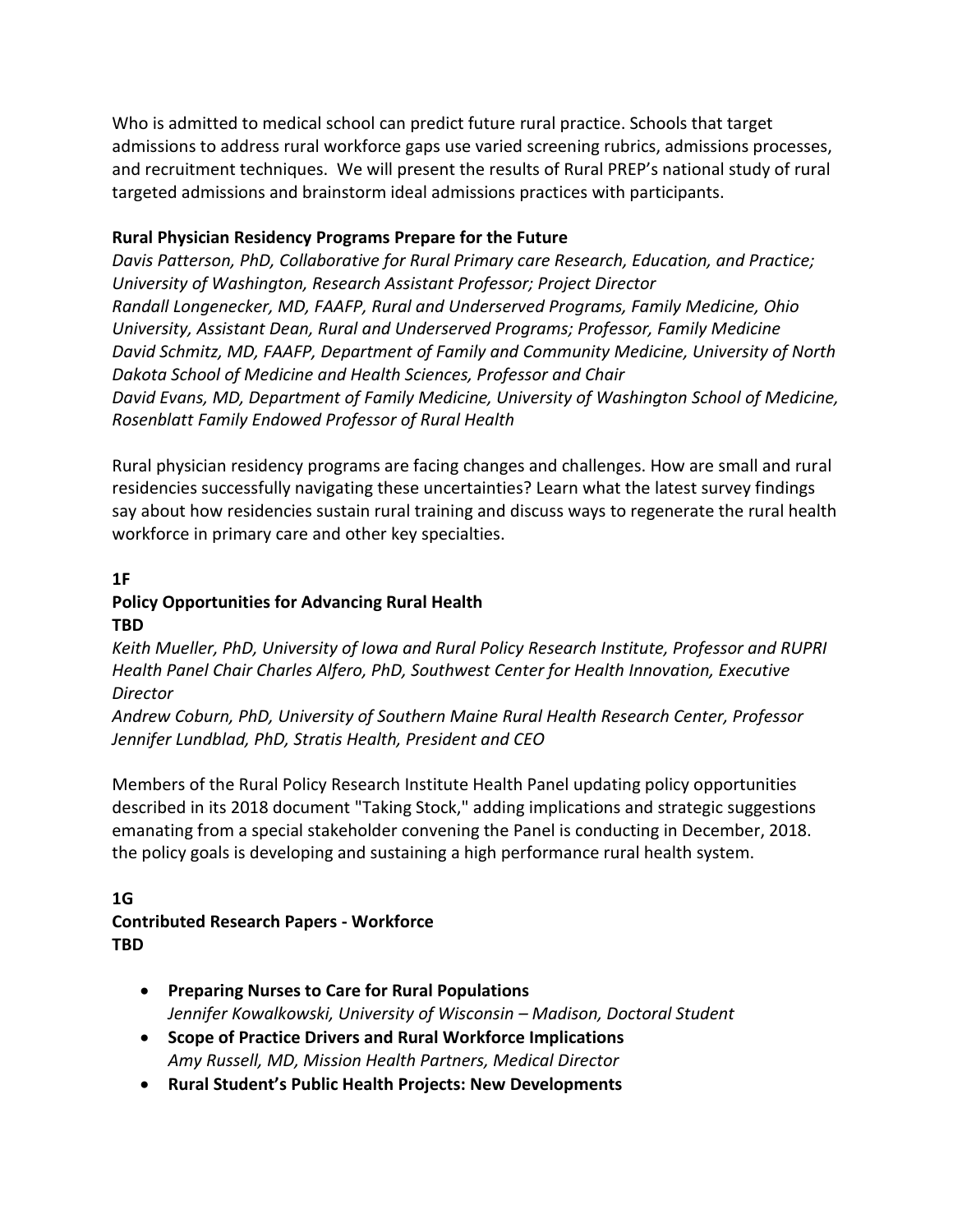*Robin Danek, Indiana University School of Medicine-Terre Haute, Rural Medical Education Program Manager*

• **Rural-Urban Difference in Workplace Supports for Family Caregivers** *Carrie Henning-Smith, PhD, University of Minnesota School of Public Health, Assistant Professor*

**10:45 – 11:00 a.m Poster Session/Break TBD**

**11:00 a.m. – 12:15 p.m. Plenary Session – HRSA Rural Health Update Room: TBD** *TBA*

This session will provide updates regarding key Federal activities that help improve access to quality health care in rural communities.

**12:15 p.m. – 1:30 p.m. Lunch Room: TBD**

**1:30 – 5 p.m. Student Track Session/Student Constituency Group Meeting TBD**

Join other students for an interactive rural ethics session and the student constituency meeting.

**1:30 – 2:45 p.m. Concurrent Sessions** 

**2A Addressing Health Disparities in the Mississippi Delta (FORHP) TBD**

**2B:**

**Developing Rural Nursing Workforce with Millennial Driven Innovation TBD**

*Lorii Forneris, Uniersity of Iowa College of Nursing, Adjust Faculty Nicole Thorell, Lexington Regional Health Center, Chief Nursing Officer Nicole Weathers, Iowa Online Nurse Residency Program, Program Manager*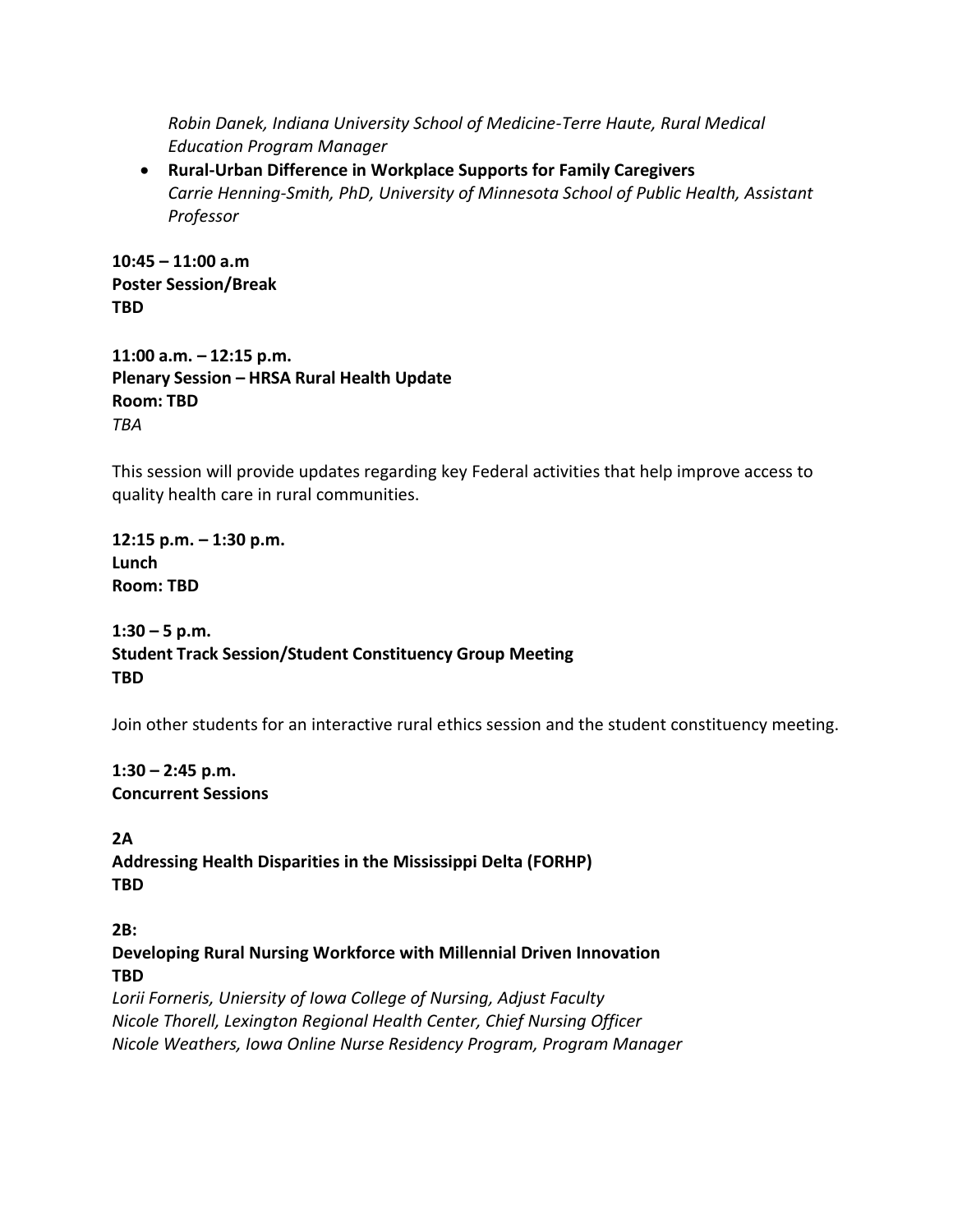Building a future top-notched nursing workforce has a profound impact on rural health. Compounding this dilemma is the reality that millennial expectations do not fit with traditional methods of professional development. Innovative strategies revealing positive results in retention and bedside leader development aligning with millennial values will be presented.

### **2C**

### **Building Bridges to Improve Health with State and Federal Collaboration TBD**

*Teryl Eisinger, NOSORH, Executive Director Diane Hall, PhD, MSEd, Center for Disease Control, Senior Policy Analyst Tracie Ingraham, Louisiana SORH, Director Victoria Leach, , Federal Office of Rural Health Policy, Public Health Analyst Ernie Scott, , Kentucky Office of Rural Health, Director*

State organizations and federal agencies are committed to working together to improve the health of rural Americans. In this session the CDC, FORHP and a State Office of Rural Health will discuss opportunities to bridge federal and state resources to improve community health through strategic networking and collaboration.

## **2D Rural Hospital Substance Use Prevention and Recovery Strategies TBD**

*John Gale, M.S., Maine Rural Health Research Center, Senior Research Associate*

Substance use disorders are commonly identified in many rural hospital needs assessments. IRS accountability requirements and the movement toward population health encourage rural hospitals to intervene in this growing health crisis. This session explores evidence-based substance use prevention and recovery strategies appropriate for collaborative implementation by rural hospitals and communities.

### **Implementing a new behavioral health model in rural Montana**

*Brian Washburn, Pioneer Medical Center, Director, Clinic and Outpatient Services*

Pioneer Medical Center in Big Timber Montana has coordinated with the local high school, Sheriff, and Justice departments to promote tele-psychiatry by introducing a Rural Community Health Worker that can be the liaison between the various sites to accommodate mental health in a rural town.

#### **2E Medical Focused Rural Immersion to Train Medical Students TBD**

*Treah Haggerty, MD, West Virginia University School of Medicine, Assistant Professor Heather Hanks, West Virginia University School of Medicine, Program Coordinator*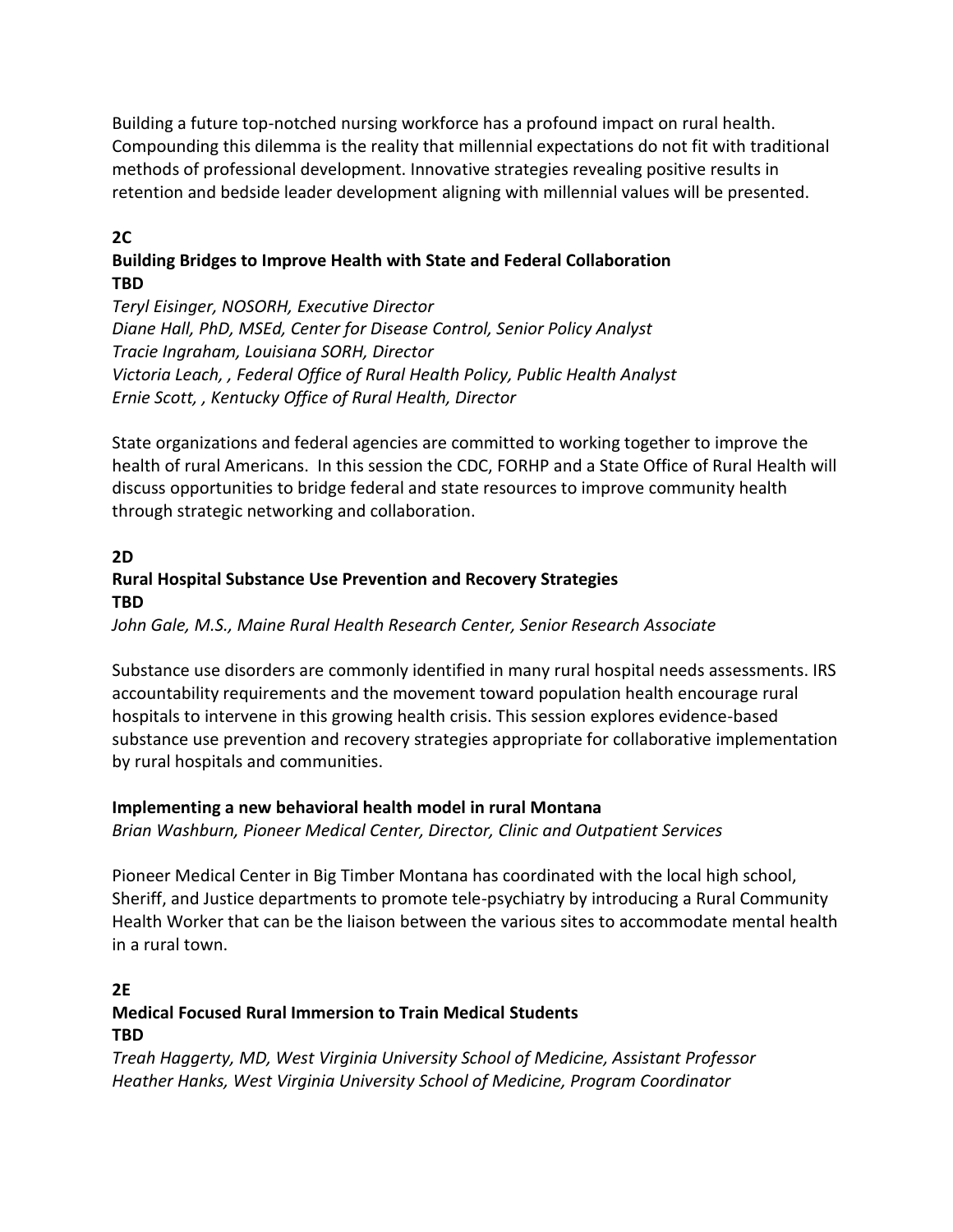Medical students enrolled in the Rural Track participated in various immersion trips as part of their 4 year curriculum. These trips were implemented to educate medical students about health issues specific to rural West Virginia. The immersion field trips will be discussed, as well as student perspectives and objective outcomes.

### **Rural Immersion: A model for interdisciplinary community exploration**

*Melanie DeHerrera, University of Colorado School of Medicine, Rural Track Program Manager Mark Deutchman, MD, University of Colorado School of Medicine, Associate Dean for Rural Health; Rural Track Director; Family Medicine Professor*

*Jana Porter, University of Missouri School of Medicine, Associate Director - Rural Track Pipeline Program*

*Kathleen Quinn, MD, University of Missouri School of Medicine, Associate Dean for Rural Health*

Rural Immersion is a model program for health professions students interested in living and working in a rural area. It is a non-clinical experience designed to highlight the social and communal aspects of rural life. Experiences from two rural track programs will showcase the replicability of the program.

### **Growing a Medical School Rural Track into a Parallel Curriculum**

*Roberto Silva, MPA, University of Colorado School of Medicine, Assistant Director, Rural Track Melanie DeHerrera, MPA, University of Colorado, Program Manager, Rural Track Mark Deutchman, MD, University of Colorado School of Medicine, Director, Rural Track; Associate Dean for Rural Health*

Medical school "rural tracks" help solve the shortage of rural physicians. Most tracks are elective and therefore not integrated, permanent curriculum components. The Liaison Committee on Medical Education's allows "parallel curriculum" which can be employed to make rural training a permanent part of the school's curriculum.

**2F Rural Medicare Policy Update (FORHP) TBD** *TBA* TBA

**2G Contributed Research Papers – Mortality TBD**

- **Excess deaths from the five leading causes of death in rural America** *Macarena Garcia, DrPH, CDC, Senior Health Scientist*
- **Examination of Healthy People 2020: Comparisons across the Urban-Rural Continuum**  *Alva Ferdinand, DrPH, JD, Texas A&M University School of Public Health, Assistant Professor*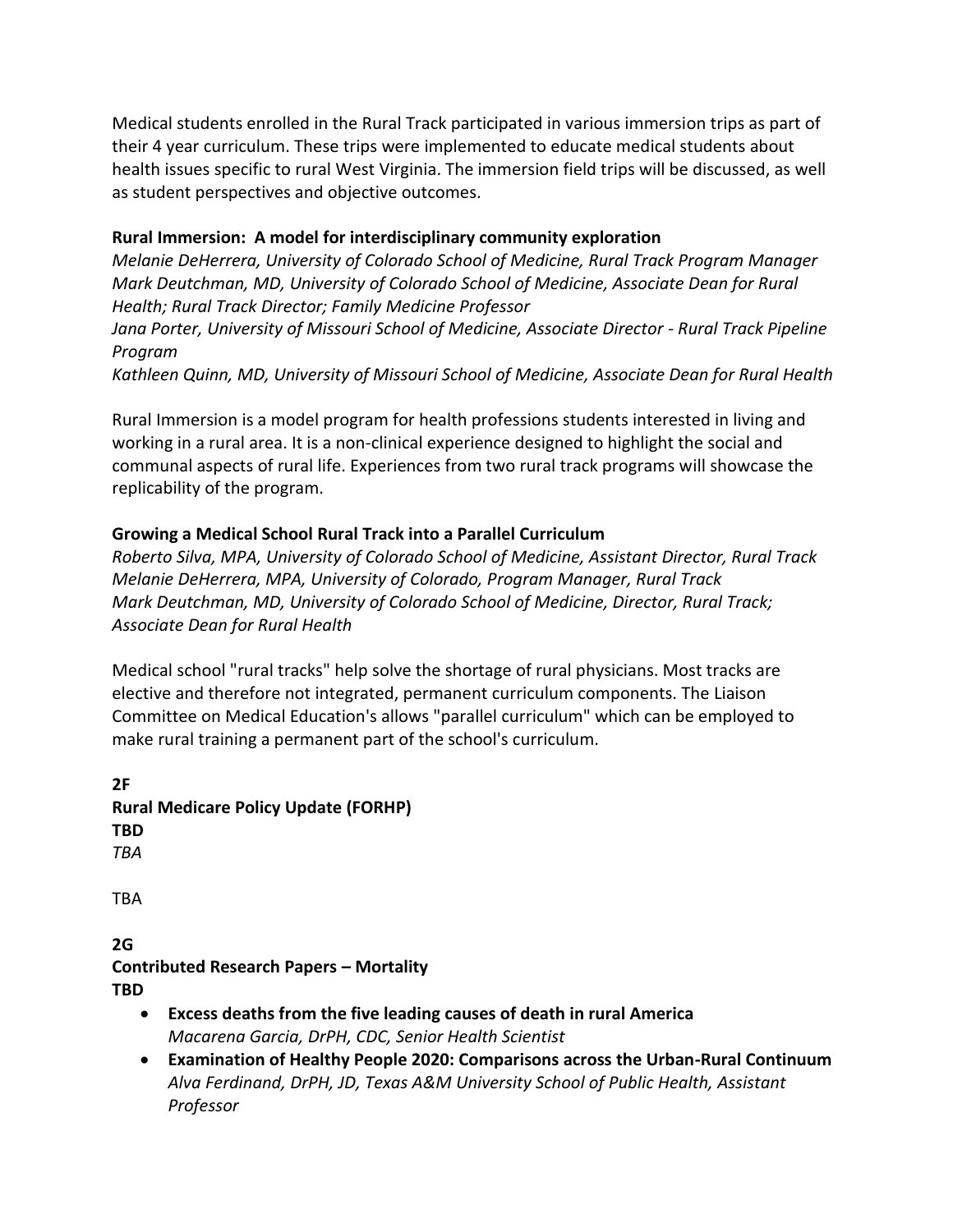- **Racial/Ethnic Mortality Disparities: Contributions and Variations by Rurality** *Jeffrey Hall, PhD, CDC, Deputy Associate Director for Science, CDC Office of Minority Health and Health Equity*
- **Patterns of Drug Induced Mortality in the USA and IL by Urbanization Level** *Martin MacDowell, DrPH, Univ. of IL College of Medicine at Rockford, Research Professor and Associate Director*

**2:45 – 3:00 p.m Poster Session/Break TBD**

**3:00 – 4:15 p.m. Concurrent Sessions**

### **3A Best practices for providing treatment for opioid use disorder TBD**

*Holly Andrilla, MS, WWAMI Rural Health Research Center, Research Scientist John Gale, Maine Rural Health Research Center, Senior Research Associate*

Despite known barriers, many rural physicians have successfully added buprenorphine treatment for opioid use disorders to their practices. We will present strategies and best practices for developing providing medication assisted treatment reported by successful rural prescribers and share rural case examples from hospitals, Rural Health Clinics, and primary care practices.

# **3B**

# **Payment model for sustainable community health worker funding TBD**

*Brenda Cappellini, The Health Plan, Director of Clinical Analytics Kim Tieman, Claude Worthington Benedum Foundation, Program Director Health and Human Services*

*Richard Crespo, PhD, Marshall University School of Medicine, Professor*

Few if any sustainable funding sources exist for community health workers (CHWs). We will present a funding model that uses impact investing to cover the startup costs, and partner with a health insurance payer to establish a payment model for CHW-Based Chronic Care Management in rural Appalachia.

### **3C Volume to Value – SORHs are Paving Partnership Pathways TBD**

*John Barnas, Michigan Center for Rural Health, Executive Director*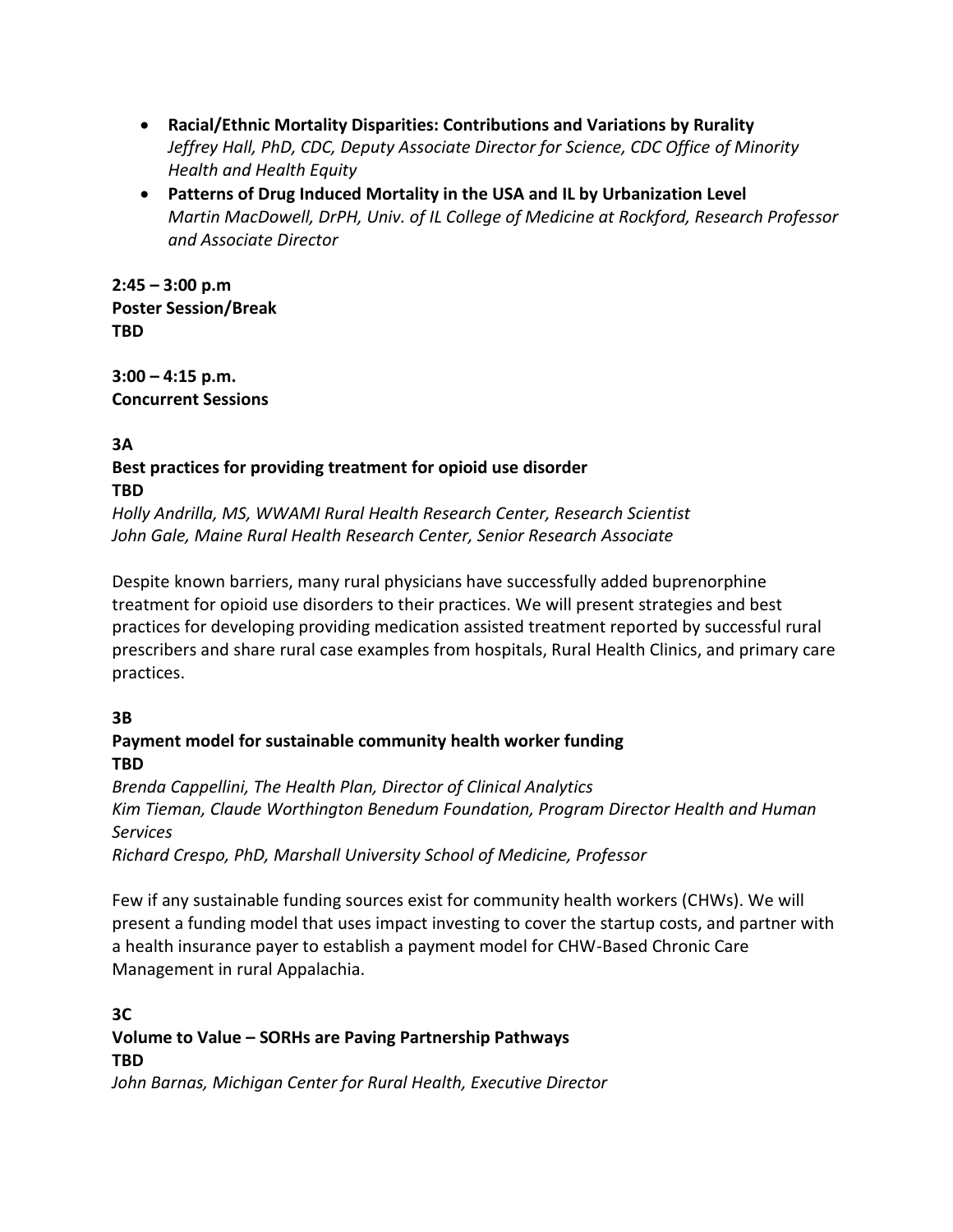### *Tammy Norville, National Organization of State Offices of Rural Health (NOSORH), Technical Assistance Director*

Rural Health providers will learn the importance of partnering with State Offices of Rural Health (SORH) in transitioning from volume to value. Available SORH resources and innovative ways the Michigan Center for Rural Health moves partners through the quality continuum to successful existence in the value-based environment will be shared.

### **The Power of Rural: Making a Difference in Your Community**

*Teryl Eisinger, NOSORH, Executive Director Ashley Muninger, NOSORH, Communication and Development Coordinator Michelle Rathman, Impact Communication, President Karen Madden, Charles D Cook Office of Rural Health, Director*

The Power of Rural campaign helps rural communities, facilities and health professionals highlight efforts to improve health. Participants will learn to use resources to share their rural story and to align with their State Office of Rural Health efforts for National Rural Health Day to build the Power of Rural.

#### **3D Creating Community-Level Health Change in Rural Communities TBD**

*Bryant Smalley, Mercer University School of Medicine, Associate Dean for Research Jacob Warren, PhD, Mercer University School of Medicine, Endowed Chair and Director, Center for Rural Health and Health Disparities*

Drawing on more than 20 years of combined experience in building community partnerships in rural communities to improve health outcomes, the panel discussion will present the best ways to form community partnerships; to design, implement, and evaluate initiatives; and to sustain community involvement in initiatives.

**3E Building a Rural Behavioral Health Workforce (FORHP) TBD** *TBA* TBD **3F Enhancing Rural Value through Public Health Interventions (FORHP) TBD** *TBA*

TBD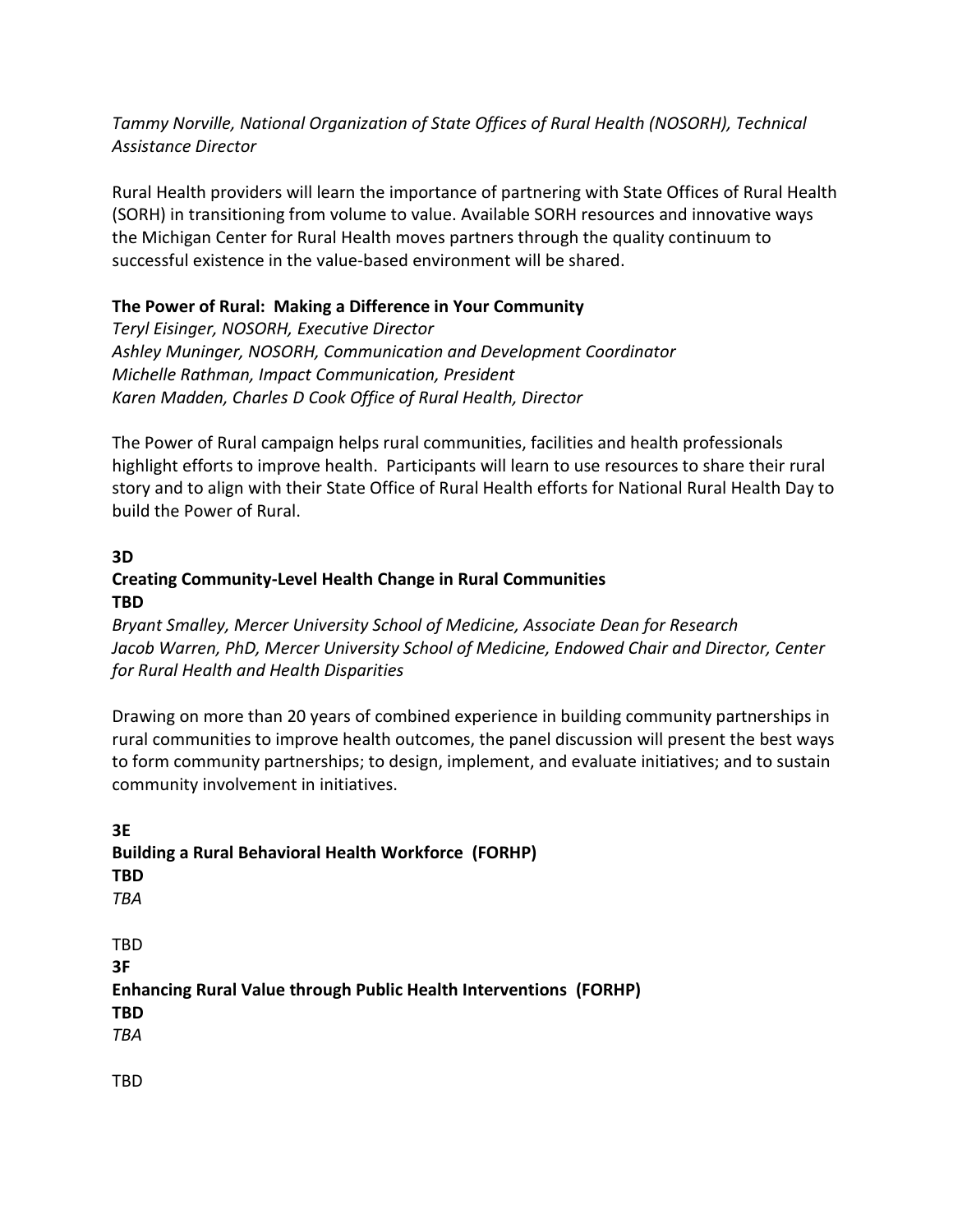### **3G Contributed Research Papers – Child and Maternal Health TBD**

- **Rural-Urban Trends in Infant and Youth Mortality** *Jan Probst, PhD, Rural & Minority Health Research Center at the University of South Carolina, Distinguished Professor Emerita*
- **Rural-Urban Differences in Maternal Morbidity** *Katy Kozhimannil, PhD, University of Minnesota, Associate Professor*
- **Rural Focus in State Maternal Mortality Review Committees** *Julia Interrante, University of Minnesota, Doctoral Student*

### **Thursday, May 9, 2019**

**8- 9 a.m. Constituency Group meetings and continental breakfast**

**9 – 10:15 a.m. Concurrent Sessions** 

### **4A**

**Addressing Rural COPD Care Disparities: A Plan for Action TBD**

*Janet Croft, PhD, Division of Population Health, National Ctr. For Chronic Disease Prevention and Health Promotion, Centers for Disease Control and Prevention, Chief Grace Anne Dorney Koppel, MA, JD, Dorney-Koppel Foundation, President Dan Doyle, MD, Appalachian Pulmonary Health Project, Clinical Director Antonello (Tony) Punturieri, PhD, National Heart, Lung, and Blood Institute - Division of Lung Diseases, Program Director Moderator – Paul Moore, DPh., Sr. Advisor, FORHP, Exec. Sec., National Advisory Committee on Rural Health and Human Services*

Chronic Obstructive Pulmonary Disease, the "Other Rural Epidemic" is taking our breath away! What Are We Doing About It? This session will provide the current picture of the disparate burden and lack of resources to address COPD among rural populations, while offering a plan and examples of how communities can improve the health and quality of life for people with this terrible disease through prevention, partnership and policy advocacy.

# **4B Opioid Epidemic: An AHEC's Series of Funded Projects TBD**

*David Gross, Northeast Kentucky Area Health Education Center, Director*

This session will demonstrate how the Northeast Kentucky Area Health Education Center turned a single opioid event into a series of grant-supported programs. Efforts have included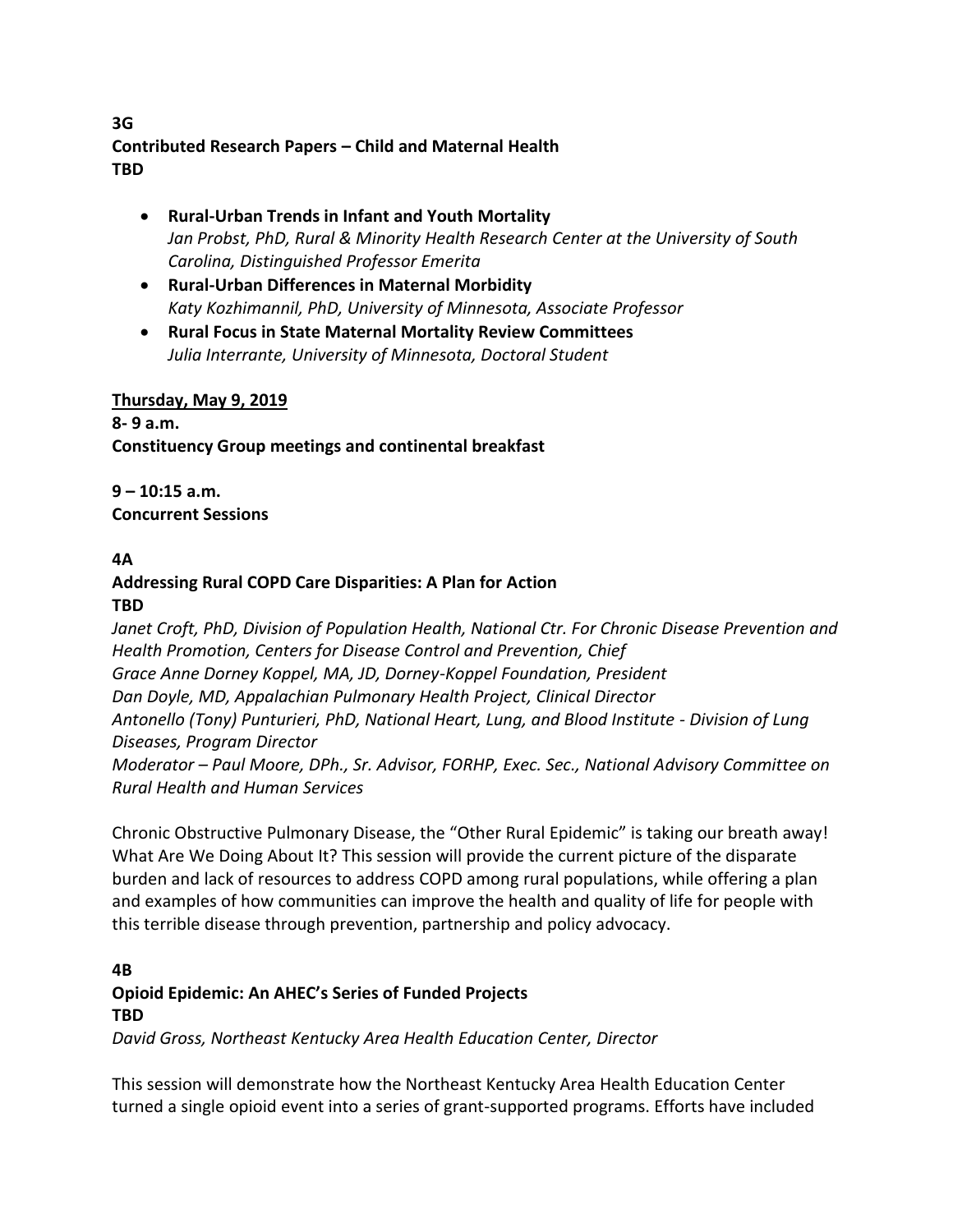two provider education projects; a prescription misuse prevention initiative targeted toward teens and young adults; and an opioid-focused rural health network development planning grant.

### **Mapping the Opioid Crisis in Rural Counties**

*Megan Heffernan, NORC at the University of Chicago, Principal Research Analyst Michael Meit, NORC at the University of Chicago, Senior Public Health Systems Researcher*

NORC, in partnership with the USDA Office of Rural Development, is developing a national mapping tool to display county-level drug overdose mortality rates, vulnerability factors, and other socio-demographic and economic variables that influence the opioid crisis. NORC will conduct an interactive demonstration related to these efforts.

#### **4C What is rural, anyway? TBD**

*Kevin Bennett, PhD, University of South Carolina School of Medicine, Associate Professor Ty Borders, PhD, University of Kentucky, Professor | Endowed Chair | RUHRC Director Mark Holmes, PhD, University of North Carolina, Professor- Health Policy and Management & Director -Cecil G. Sheps Center for Health Services Research Erika Ziller, PhD, University of Southern Maine, Faculty, Public Health*

Presenters will discuss the various methods for identifying rural areas, describe the limitations of such methods, and propose a method to better describe these categories to the general public. The purpose is to move towards a more unified, and understandable, definition of rural that all can understand.

### **4D**

## **Improving Rural Population Health through Innovations in Financing TBD**

*Tanisa Adimu, Georgia Health Policy Center, Assistant Project Director Glenn Landers, ScD, Georgia Health Policy Center, Research Assistant Professor & Director of Health Systems*

This session will showcase a financing module developed for the Robert Wood Johnson Foundation's Bridging for Health: Improving Community Health Through Innovations in Financing. The module is designed to enable stakeholders to envision how investments in population health could flow differently in communities. Examples will be drawn from rural communities.

### **4E**

# **10 Years Later: Rural pipeline program lessons learned**

#### **TBD**

*Wahnee Sherman, Ed.D., Mississippi Rural Physicians Scholarship Program, Executive Director*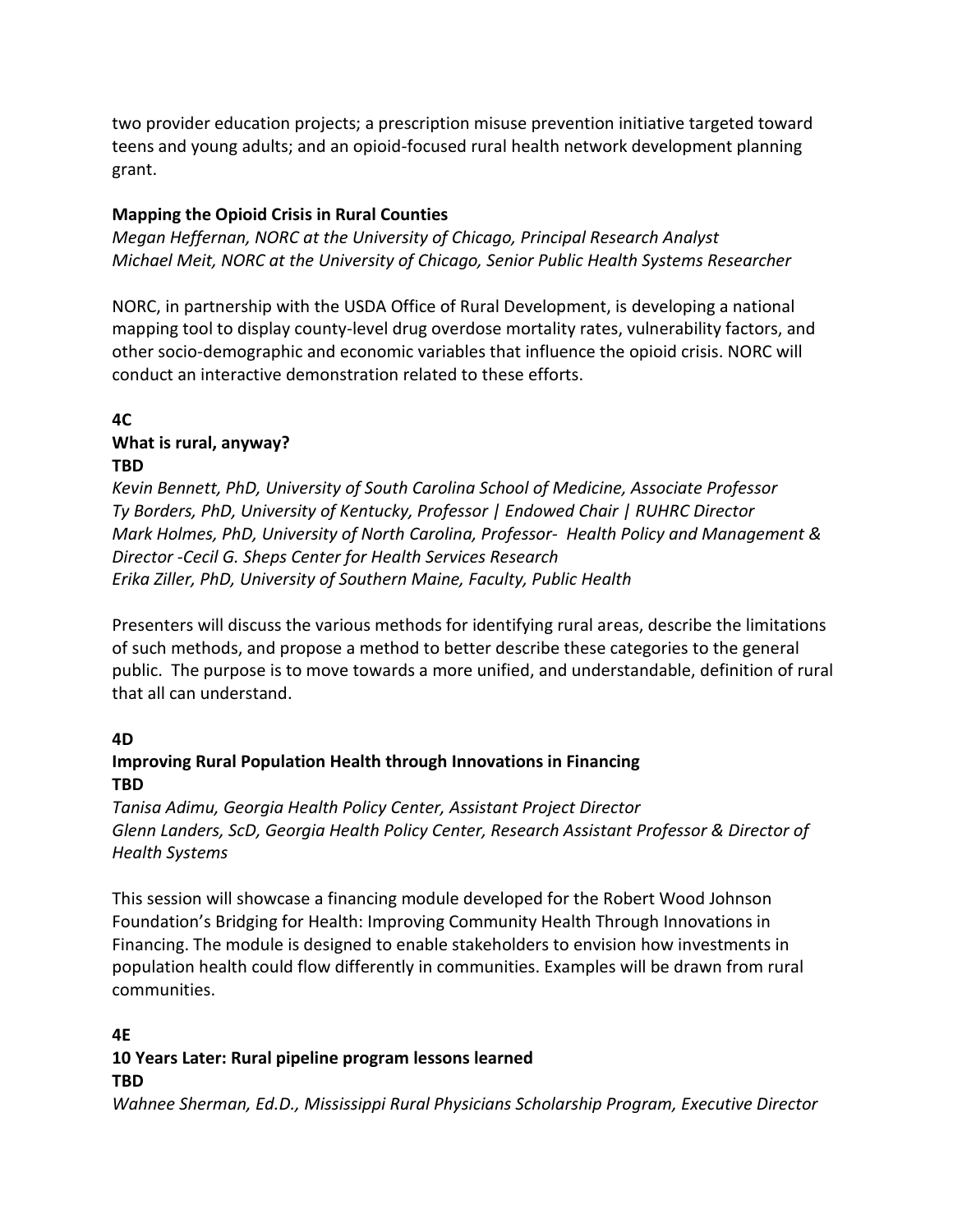After 10 years, the Mississippi Rural Physicians Scholarship Program has experienced success creating rural Mississippi primary care physicians, but there have been many challenges too. Learn about building a program, recruiting & mentoring students, leveraging private sector contributions, connecting with rural hospitals & clinics, and working with the state legislature.

### **Medical Specialty and Practice Location of ROME Students**

*Bryan Delage, M.D., Dept. Family & Community Medicine-University of North Dakota School of Medicine and Health Sciences, Co-Director, Rural Opportunities in Medical Education David Schmitz, M.D., Dept. Family & Community Medicine-University of North Dakota School of Medicine and Health Sciences, Professor and Chair*

*Kamille Sherman, M.D., Dept. Family & Community Medicine-University of North Dakota School of Medicine and Health Sciences, Co-Director, Rural Opportunities in Medical Education*

The University of North Dakota School of Medicine has placed third-year medical students in rural training settings (Rural Opportunities in Medical Education) for 20 years. This study looks at their choice of medical specialty and whether they are practicing in a "safety-net" or rural environment.

**4F CDC and Rural Health Work TBD** *TBA*

CDC staff will present work in rural health covering a variety of topics

### **4G**

**Contributed Research Papers - Recent Rural Research Findings: Breast Cancer, American Indian Health, Opioids, and Cancer Control within CAHs TBD**

- **Demographic and Clinical Predictors of Late-Stage Breast Cancer** *Marvellous Akinlotan, Texas A&M School of Public Health, Graduate Research Assistant*
- **Communicating Brain and Heart Health Across Indian Country** *Kelsey Donnellan, Assoc. of State and Territorial Health Officials (ASTHO), Health Improvement Analyst*
- **Rural/Urban Variation in Opioid Prescription at Discharge** *Pinyao Rui, CDC - National Center for Health Statistics, Survey Statistician*
- **Engaging Critical Access Hospitals in Cancer Control Initiatives** *Mary Charlton, PhD, University of Iowa College of Public Health, Assistant Professor*

**10:15 – 10:45 a.m. Poster Session/Break TBD**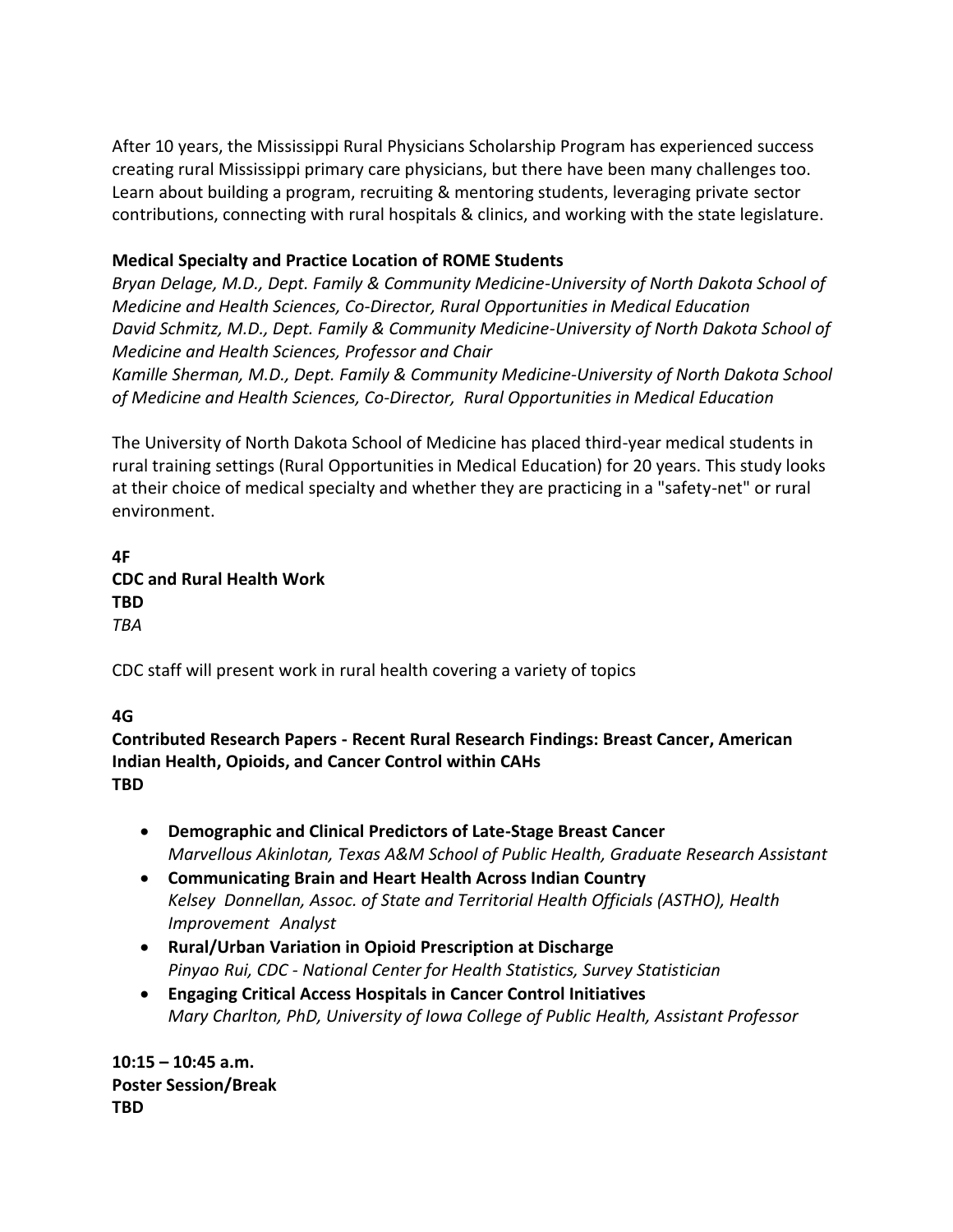#### **10:45 a.m. – 12:00 p.m. Concurrent Sessions**

### **5A NCI Investments in Rural Cancer Control TBD**

*Robert Croyle, PhD, NCI Division of Cancer Control & Population Sciences, Director, Division of Cancer Control & Population Sciences Shobha Srinivasan, PhD, NCI Division of Cancer Control & Population Sciences, Health Disparities Research Coordinator, NCI Division of Cancer Control & Population Sciences Sallie Weaver, PhD, NCI Division of Cancer Control & Population Sciences, Program Director, Health Systems & Interventions Research Branch, Healthcare Delivery Research Program*

The Division of Cancer Control and Population Sciences at the National Cancer Institute has invested in accelerating rural cancer control research. This session will review the Rural Cancer Control initiative, research interests, and funding opportunities. Example projects and implications for science and practice will be discussed.

### **Cancer Prevention and Control Research in Rural Populations**

*Heather Brandt, PhD, University of South Carolina, Associate Professor Elizabeth Crouch, PhD, University of South Carolina, Assistant Professor Jan Eberth, PhD, University of South Carolina, Associate Professor Whitney Zahnd, PhD, University of South Carolina, Postdoctoral Fellow*

This session will discuss recent trends on the cancer burden among rural residents, workforce challenges, and barriers and facilitators to implementation of cancer prevention and control activities in rural healthcare settings. We will also discuss opportunities for improving screening, follow-up, and timeliness and quality of cancer treatment among rural residents.

### **5B How did this become a medical desert? TBD**

*Christian Farley, Prairie View A&M University Michael Zhou, Prairie View A&M University Mark Tschaepe, PhD, Prairie View A&M University, Associate Professor of Philosophy*

This session presents the healthcare history of Waller County, TX, where two hospitals that served the county closed in the early 1980's. We then provide current data gathered from a needs assessment that indicates the healthcare concerns of residents in the area and provide possible remedies for the county.

### **5C**

**The Rural Health Philanthropy Partnership: Early Results and Future Plans**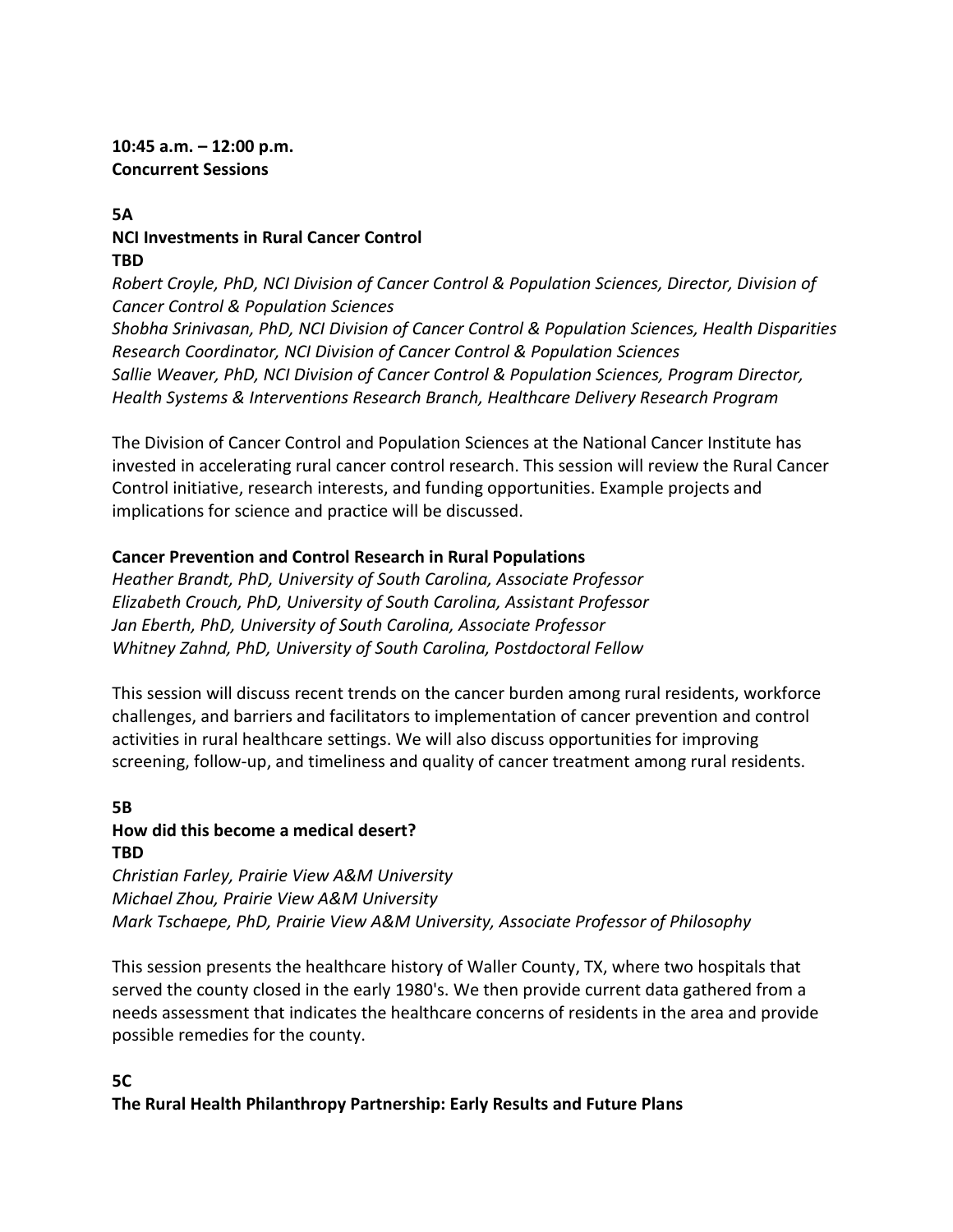#### **TBD** *TBA*

Public-private partnerships can play a key role in supporting health care in rural communities. This session features early results from two foundations that took part in an aligned funding initiative as part of the Rural Health Philanthropy Partnership, a partnership of the Federal Office of Rural Health Policy, the National Rural Health Association and Grantmakers in Health. The session will also feature a discussion of foundation efforts in support of community health workers.

#### **5D**

#### **Maternity Care in Rural Communities TBD**

*Benjamin Anderson, M.B.A., M.H.C.D.S., Kearny County Hospital, Chief Executive Officer John Cullen, MD, Providence Valdez Medical Center, Family Physician and President, American Academy of Family Physicians Carrie Henning-Smith, M.B.A., M.H.C.D.S., University of Minnesota School of Public Health,* 

*Assistant Professor*

*Katy Kozhimannil, PhD, University of Minnesota School of Public Health, Associate Professor* 

Rural communities are striving to meet the needs of pregnant women and families. This session will combine research with success stories from rural Kansas and Alaska. A rural hospital CEO and rural family physician will outline strategies for improving access and maternal-child outcomes in their communities.

### **5E**

### **Aligning IRS Accountability Requirements to Improve Population Health TBD**

*John Gale, M.S., Maine Rural Health Research Center, Senior Research Associate*

Rural 501(c)(3) hospitals must comply with IRS accountability requirements or risk financial penalties and/or loss of tax-exempt status. This session examines IRS compliance efforts and explores opportunities to improve community benefit reporting, community health needs assessment (CHNA), and implementation planning strategies to demonstrate accountability and enhance hospital population health performance.

**5F Combatting Opioids in Rural America: FORHP's Role (FORHP) TBD** *TBA* TBA

**5G**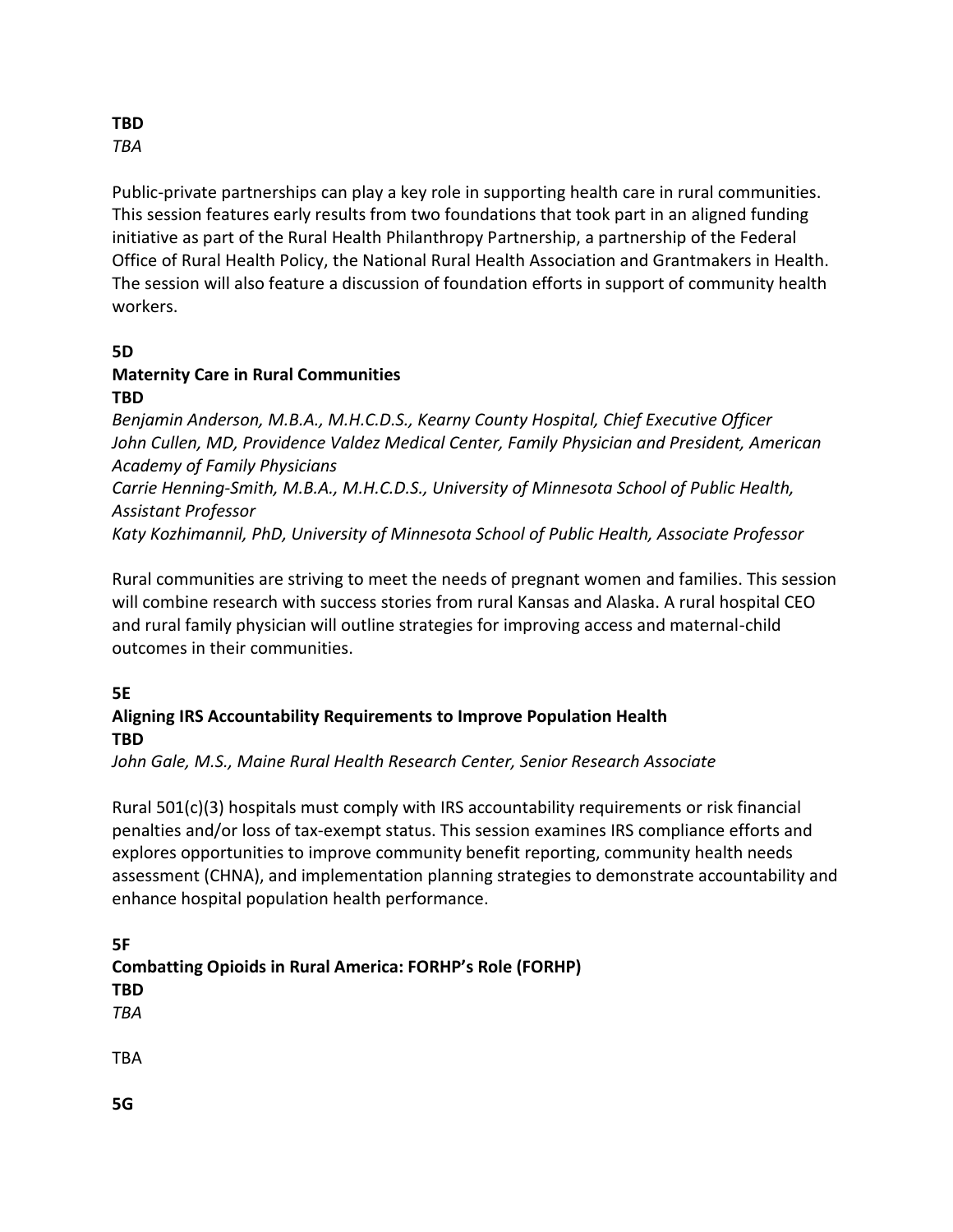### **Contributed Research Papers - Behavioral/Mental Health TBD**

- **Serious Mental Illness and Mental Health Care Access** *Ty Borders, PhD, University of Kentucky, Professor and Endowed Chair*
- **Measuring Stigma around Mental Illness in Rural Communities** *Shawnda Schroeder, PhD, University of North Dakota School of Medicine and Health Sciences, Research Associate Professor*
- **Rural Medicaid Beneficiaries' Telebehavioral Health Use: Policy Correlates** *Jean Talbot, PhD, Maine Rural Health Research Center, Research Associate*
- **Acuity Differences Among Newly Admitted Rural and Urban Nursing Home Residents** *Yvonne Jonk, PhD, Maine Rural Health Research Center, Deputy Director*

**12 – 1:45 p.m. Rural Health Awards Luncheon Room: TBD** Join NRHA for a tribute to the 2019 Rural Health Award winners.

**1:45 – 3:15 p.m. Terry Reilly Lecture Room: TBD**

**CDC and Rural Public Health** *Robert Redfield, MD, CDC, Director* 

**3:15 – 3:45 p.m. Poster Session/Break TBD**

**3:45 – 5:00 p.m. Concurrent Sessions** 

### **6A**

#### **Preventing Suicide in Rural American Indian/Alaska Native Veterans TBD**

*Cynthia Goss, Veterans Rural Health Resource Center-Salt Lake City (US Department of Veterans Affairs), Program Specialist*

*Carol Kaufman, PhD, Veterans Rural Health Resource Center-Salt Lake City (US Department of Veterans Affairs), Population Scientist*

*Nathaniel Mohatt, PhD, Rocky Mountain Mental Illness Research, Education, and Clinical Center (US Department of Veterans Affairs), Research Psychologist*

*Jay Shore, PhD, Veterans Rural Health Resource Center-Salt Lake City (US Department of Veterans Affairs), Rural Native Veteran Domain Lead*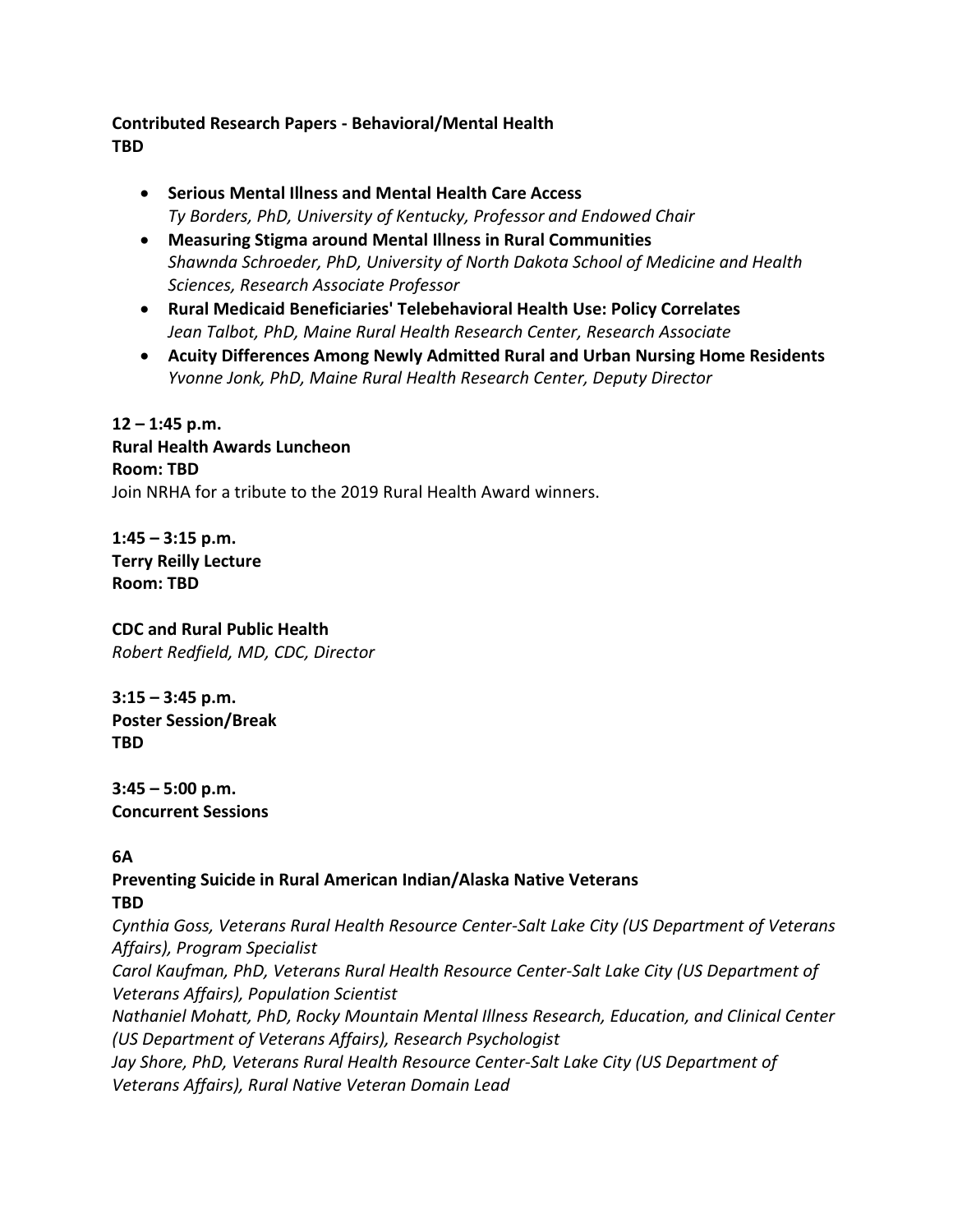Rural Native American Veterans are at the intersection of rural, Veteran, and Native American populations, all at high risk for suicide. We describe rural Native American Veterans' health concerns, present the epidemiology of their suicide-related behavior nationally and in the Veterans Health Administration, and propose a model for suicide prevention.

#### **Increasing Psychotherapy Access for Rural Veterans Using Telehealth**

*Terri Fletcher, PhD, South Central MIRECC, Research Health Scientist and Psychologist Jessica Freshour, PhD, Michael E. DeBakey VA Medical Center, Psychologist Julianna Hogan, PhD, South Central MIRECC, Research Health Scientist and Psychologist Jan Lindsay, PhD, VA Office of Rural Health, Research Health Scientist and Psychologist*

Delivery of psychotherapy via Video-to-Home (VTH) telehealth can increase rural patients' access to quality mental health care and address avoidance behaviors. Expert clinicians will discuss how VTH delivery of treatment for anxiety, depression, and substance use disorders can improve access to, retention in, and satisfaction treatment for rural Veterans.

#### **Community Clergy Training Supporting Rural Veterans Mental Health**

*Keith Ethridge, VA National Chaplain Center, Associate Director Kristin Pettey, Veterans Health Administration Office of Rural Health, Health Systems Specialist Steve Sullivan, VA Community Clergy Training Program, Implementation Lead Tracy Tullos, Russellville VA Community Based Outpatient Clinic, Social Worker*

The Community Clergy Training Supporting Rural Veterans Mental Health, supported by the Department of Veterans Affairs, is designed to train rural clergy as first responders to readjustment needs of returning Veterans and their families. The curriculum is designed to broaden community networks and knowledge to improve outcomes for rural veterans.

#### **6B NORC: Tracking and Evaluation**

**TBD**

*Michael Meit, NORC at the University of Chicago senior fellow*

TBD

**6C**

#### **Innovative Investment Partnerships to Improve Rural Health TBD**

*Gary Nelson, Healthcare Georgia Foundation, President/CEO Michael Sweeney, Healthcare Georgia Foundation, Chief Financial Officer*

Partnerships between Community Development Financial Institutions and Philanthropy represent an emerging opportunity to address financial barriers to improved rural health. This session will introduce strategic program related investment strategies that improve rural health, address the social determinants of health, and promote rural economic development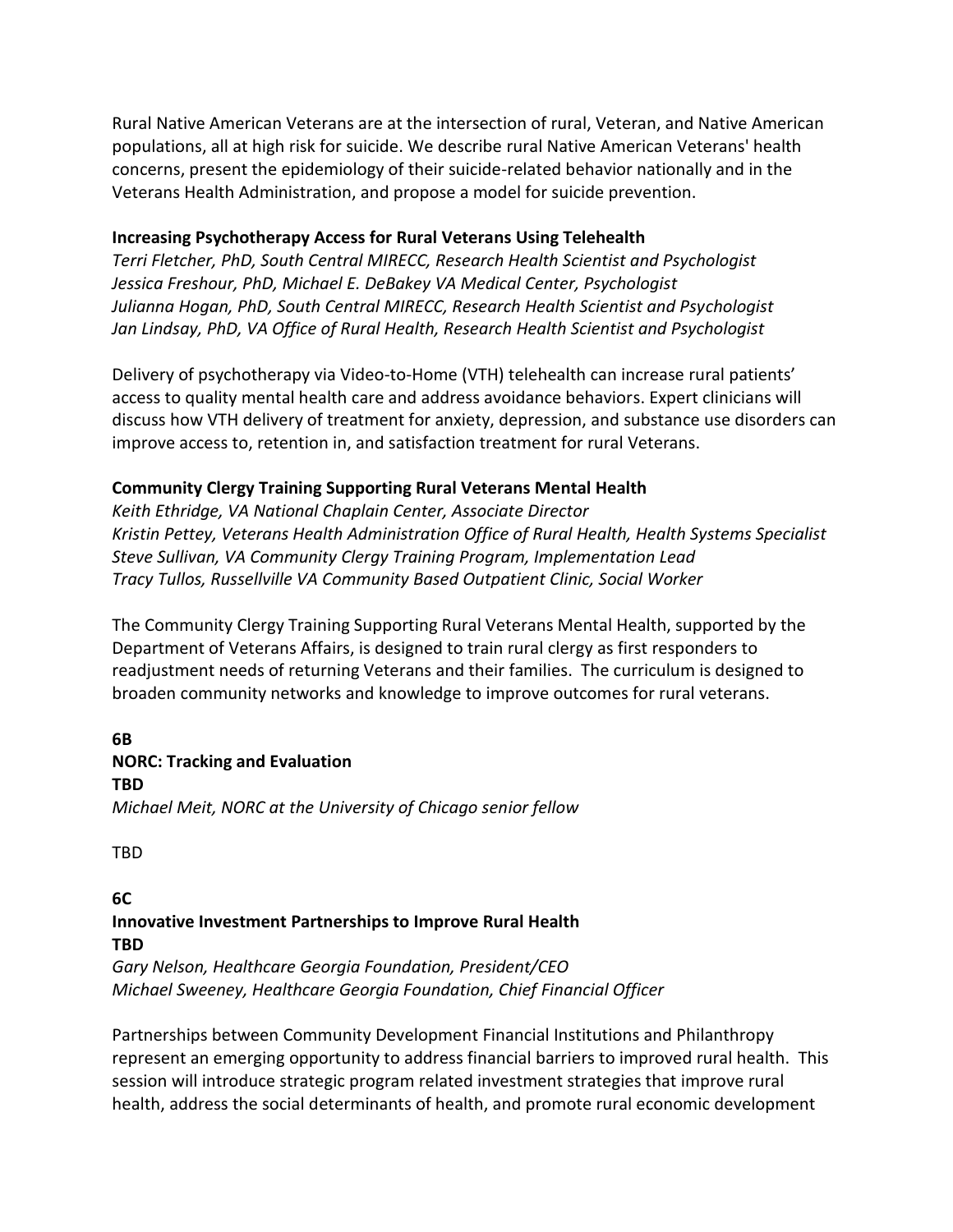### **Partnering with Philanthropy to Build Capacity**

*Jac Davies, Northwest Rural Health Network, Executive Director Alana Knudson, NORC's Walsh Center for Rural Health Analysis, Program Area Director Brian Meyers, Empire Health Foundation, Vice President of Programs, Rural Health and Capacity Building*

*Jana Reese, Rural Health Information Hub, Funding Resources Specialist*

Explore the new Rural Health Philanthropy Toolkit from Walsh Center for Rural Health Analysis. Discover strategies rural communities have successfully used to build long-term philanthropy partnerships. Hear from a philanthropy leader and an on-the-ground mover and shaker. And learn how RHIhub is working to share these models with rural communities.

### **6D**

### **2 Unique Rural approaches using a simplified PCMH model to increase quality TBD**

*Angie Charlet, Illinois Critical Access Hospitlal Network, Director of Quality, Education Services and Compliance*

*Kate Hill, RN, The Compliance Team, Inc, Vice President of Clinical Services Tracy Ingram, Louisiana Bureau of Primary Care and Rural Health, Rural Health Officer, Manager of State Office of Rural Health*

Learn how the State of Louisiana and ICAHN are working with The Compliance Team to deliver expert coaching and necessary tools to improve care management, reduce unnecessary healthcare expenditures, and increase patient engagement/staff satisfaction in rural healthcare in RHCs and primary care clinics with achievable methods.

**6E**

**Beyond Accountable Care Organizations: The Intersection of Clinical Care and Public Health (FORHP)**

**TBD**

*TBA*

TBA

**6F**

# **A New Model of Medical Care in Rural Nursing Facilities TBD**

*David Chess, MD, Tapestry Telehealth PLLC, Chief Medical Officer Sam Stanton, ABCM Corporation, Executive Medical Director*

A Dedicated Virtual Nurse Practitioner and Medical Team integrates with nursing facility nurses and attending staff to allow for advanced medical care on site. Decreasing admissions,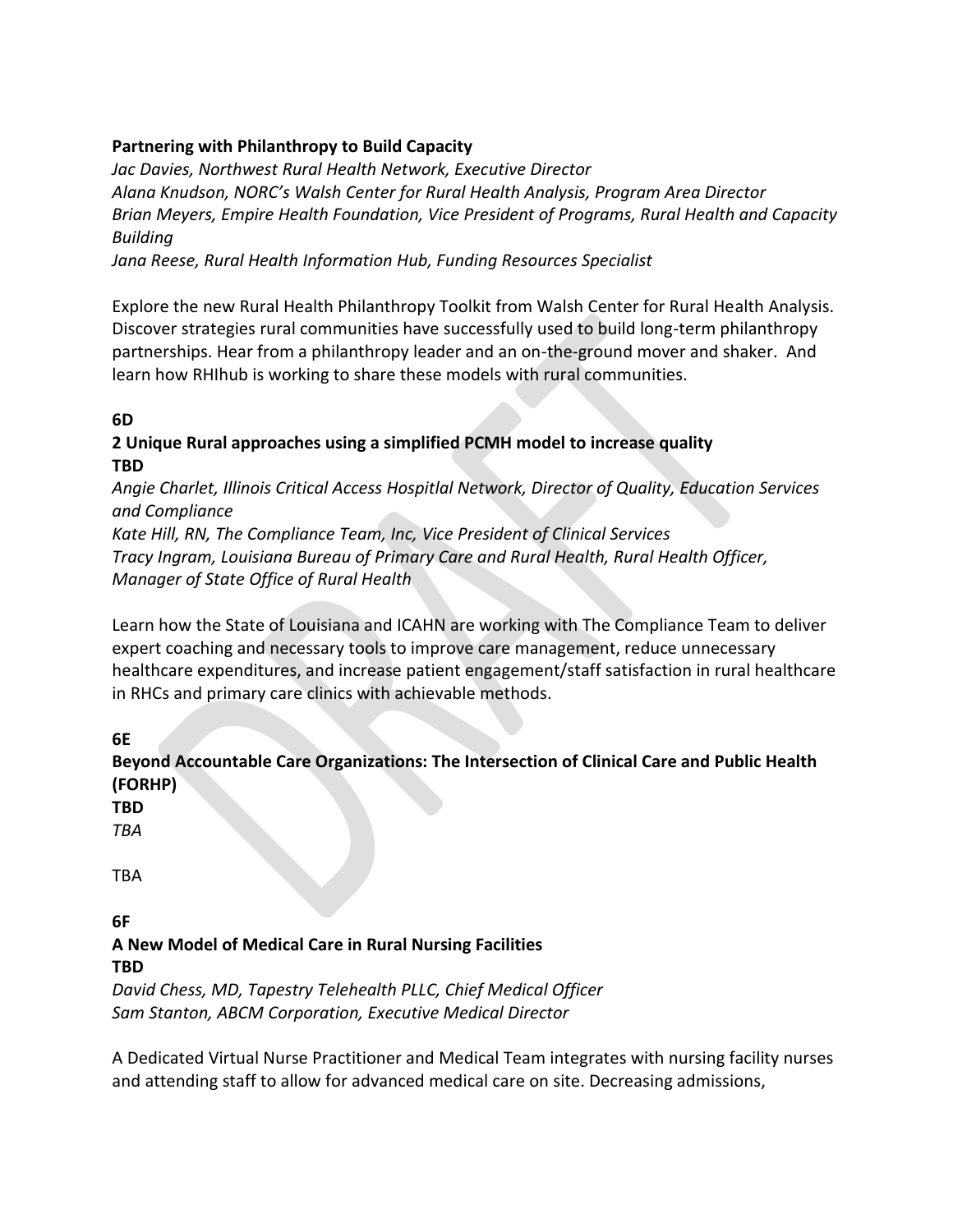supporting CMI and RUGS and STAR ratings while significantly decreasing your transportation costs and creating new revenue streams.

#### **6G Contributed Research Papers - Operation & Facilities TBD**

- **Characteristics Associated with Rural Hospitals that Merged (2005-2016)** *Dunc Williams, Jr., University of North Carolina - Chapel Hill; Medical University of South Carolina*
- **Rural Health Clinic Costs and Medicare Reimbursement** *Zach Croll, Maine Rural Health Research Center, Research Analyst*
- **Reimbursing Swing Beds at the SNF PPS Rate** *Drake Broussard UNC Sheps Center for Health Services Research, Research Assistant*
- **Rural-Urban Differences in Partial Hospitalization Program Availability** *Timothy Williams, University of Kentucky College of Public Health - Department of Health Management and Policy, Research Assistant*

### **Friday, May 10, 2019**

# **8 – 8:40 a.m. CMS Rural Council Update Room: TBD** *Cara James, Centers for Medicare and Medicaid Services, Director of the Office of Minority Health*

**8:40 – 9:30 a.m. Washington Update Room: TBD** *Maggie Elehwany, JD, NRHA Government Affairs and Policy vice president*

Join rural health's top federal lobbyist for an insider's update about what's going on in Washington, and what to expect in the next year.

**9:30 – 9:45 a.m. Break**

**9:45-11:00 a.m. Concurrent Sessions** 

**7A Unintentional Injuries in Rural America TBD** *Gwen Bergen, CDC, Behavioral Scientist*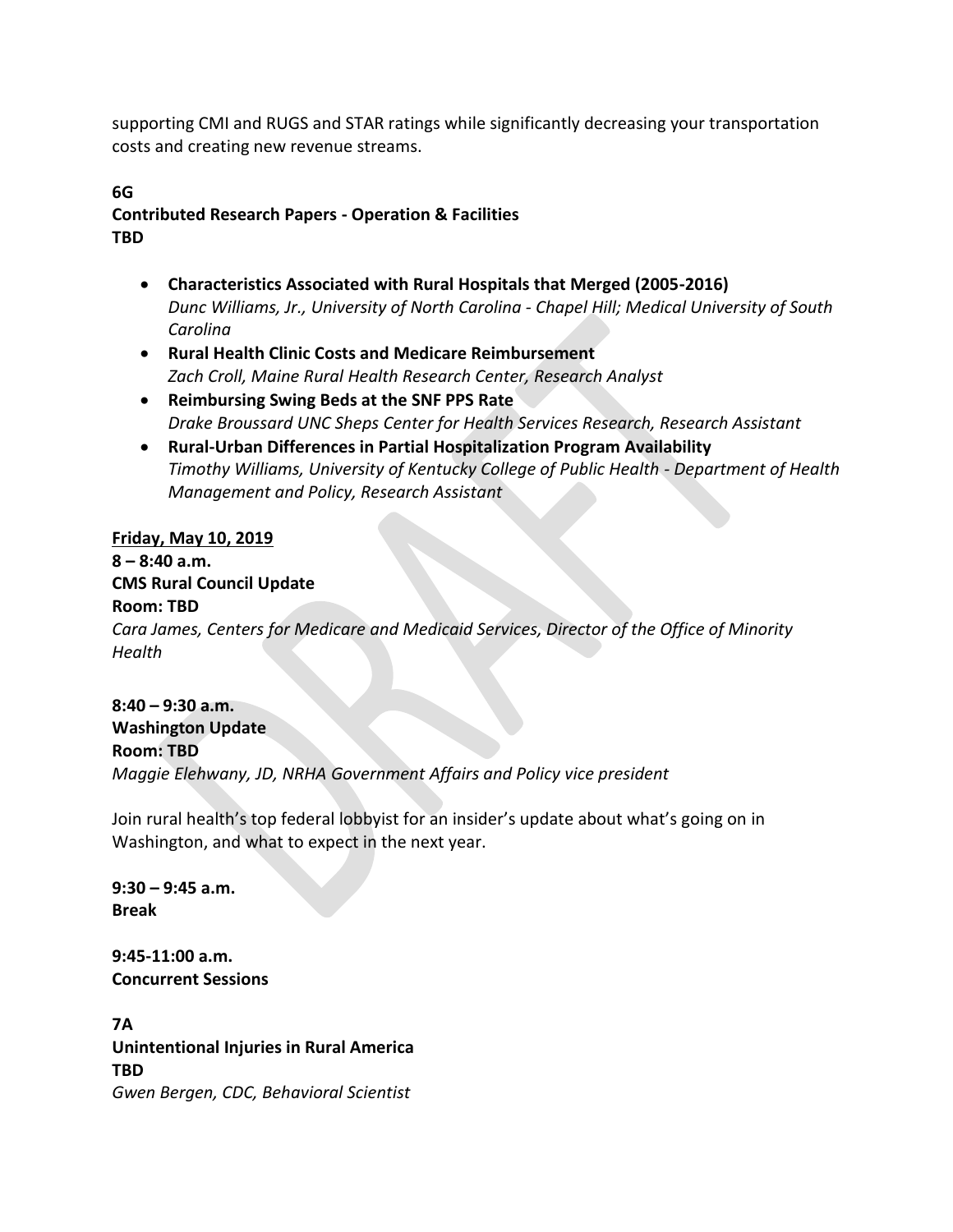*Elizabeth Burns, CDC, Health Scientist Jill Daugherty, PhD, CDC, Health Scientist Bethany West, CDC, Epidemiologist*

The Centers for Disease Control and Prevention will outline their rural injury prevention work: an overall look at the burden of unintentional injury death in rural areas, opportunities to improve rural motor vehicle occupant safety, and rural health care providers' challenges in managing traumatic brain injury and older adult falls.

#### **7B Value Based Health Care: TeleHealth's Impact on Cost and Quality TBD**

*Nina Antoniotti, RN, MBA, PhD, SIU Medicine, Executive Director of TeleHealth and Clinical Outreach*

Value-based health care is becoming more prevalent as costs go up and outcomes stay the same. TeleHealth has been shown to improve clinical outcomes through population health care initiatives, for patients who have little or no access to needed primary or specialty health care services, especially in rural areas.

### **Barriers to the Implementation of a Telehealth Program**

*Tanika Spates, Atlanta VA Health Care System, Jennifer Bonds, Atlanta VA Health Care System, Administrator Robert Norvel, MD, Veterans Integrated Network 7, Deputy Chief Medical Officer Lauren Littlejohn, Atlanta VA Health Care System, Performance Improvement Coordinator*

This presentation discusses barriers to implement a telehealth program, strategies to overcome them, and prioritization of a long-term vision in the process. The Regional Telehealth Service expanded telehealth services in the rural southeast, thereby expanding access to quality care for Veterans in the region and reducing health disparities.

### **7C**

### **Health Information Exchange (HIE) and Rural Health Collaboration in NC TBD**

*Christie Burris, North Carolina Health Information Exchange Authority (HIEA), Executive Director Lakeisha Moore, NC Office of Rural Health, Health Information Technology Program Manager Kenya Servia, North Carolina Health Information Exchange Authority (HIEA), Business Development and Outreach Specialist Scot Walker, Mission Hospital System, Program Manager*

The North Carolina Office of Rural Health (NC ORH), NC Health Information Exchange Authority (NC HIEA) and Mission Hospital system would like to present some examples of successfully Health Information Exchange collaborations that have improved transitions of care and patient outcomes.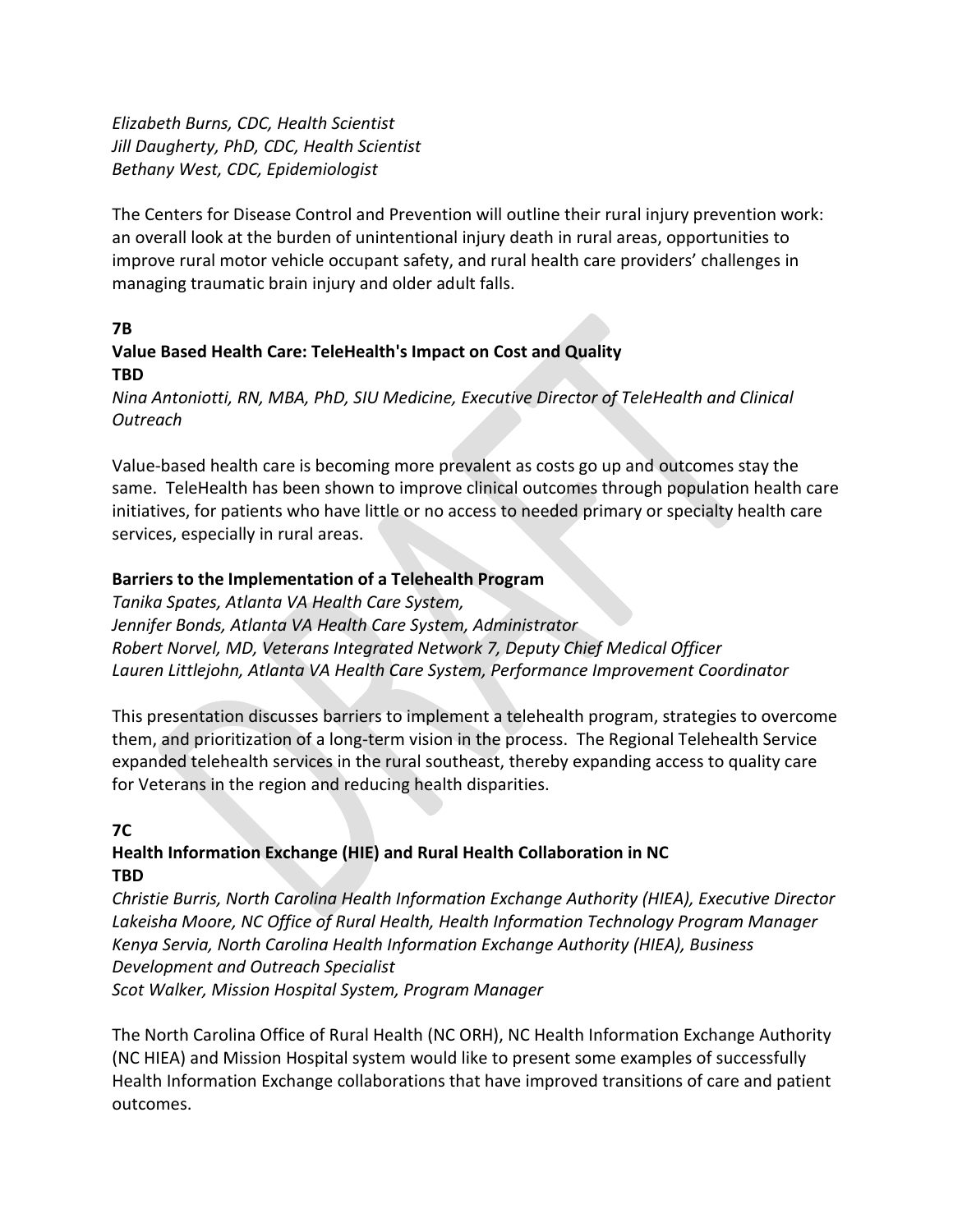### **7D What can a potato teach me about quality? TBD**

*Betty Nance-Floyd, PhD, The University of North Carolina at Chapel Hill, School of Nursing, Assistant Professor and Director for Center for Lifelong Learning Meg Zomorodi, The University of North Carolina at Chapel Hill, School of Nursing, Assistant Provost and Director Office of Interprofessional Education and Practice Associate Professor, UNC School of Nursing Director, Rural Interprofessional Health Initiatives*

This session describes a unique teaching method to teach interprofessional students the impact of social determinants of health on rural health care. This model utilizes Mr. Potato Head to explore the fundamentals of quality improvement, uncover health inequities, expose provider burnout, and discuss the impact of cost on care delivery.

**7E**

#### **Accessibility of Rural Healthcare for Individuals with Disabilities TBD**

*Patrick Kitzman, PhD, MSPT, University of Kentucky, Professor Kathy Sheppard-Jones, DPT, University of Kentucky, Director of the UK Human Development Institute Kathleen Sutton, DPT, University of Kentucky, Graduate Student*

This session will discuss the multiple barriers to accessing healthcare in rural communities commonly encountered by individuals with disabilities. We will also discuss practical short term and long-term solutions for these barriers so that individuals with disabilities can obtain essential healthcare in their local rural communities.

**7F**

**Opioid Use Disorders and Maternal Risk Factors (FORHP) TBD**

*TBA*

TBD

**7G Contributed Research Papers – Vaccinations TBD**

- **Trends in Human Papillomavirus (HPV) Vaccination Initiation among Adolescents** *Tanja Walker CDC, Epidemiologist*
- **Rural, Urban, Suburban Differences in Influenza Vaccination Coverage** *Tammy Santibanez, PhD, CDC, Epidemiologist*
- **Distribution of publicly-funded childhood vaccines by urbanicity**